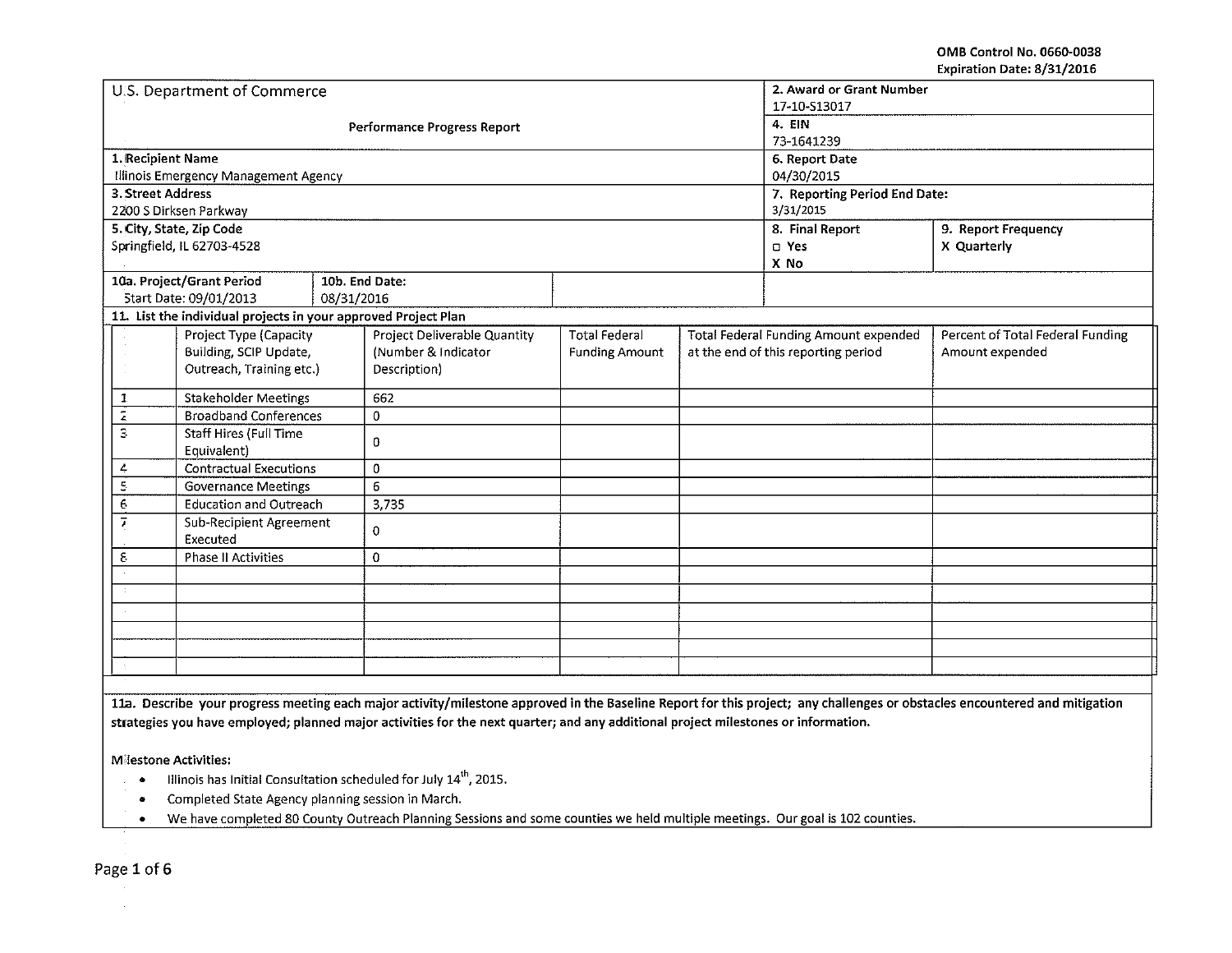| $\bullet$ | Continuing to follow our Illinois FirstNet Project Plan.                                                                                          |
|-----------|---------------------------------------------------------------------------------------------------------------------------------------------------|
|           | 35 Stakeholder Engagements (listed below) and 662 attendees (that is the # attended county sessions 1 <sup>st</sup> qtr)                          |
|           | Jan 1 - March 31 2015<br>$\circ$                                                                                                                  |
|           | ٠<br>Kane County FirstNet Planning Session @ Elgin $-$ Jan 7 $-$ 37 people for 2 hours                                                            |
|           | Champaign County FirstNet Planning Session @ Urbana - Jan 13 - 24 people for 2 hours<br>п                                                         |
|           | Iroquois County FirstNet Planning Session @ Watseka - Jan 13 - 14 people for 2 hours<br>$\blacksquare$                                            |
|           | Woodford County FirstNet Planning Session @ Roanoke - Oct 2 - 13 people for 2 hours<br>٠                                                          |
|           | $\blacksquare$<br>Macon County FirstNet Planning Session @ Decatur - Oct 7 - 14 people for 2 hours                                                |
|           | $\blacksquare$<br>McLean County FirstNet Planning Session @ Bloomington - Jan 14 - 30 people for 2 hours                                          |
|           | $\blacksquare$<br>Tazewell, Fulton & Logan County FirstNet Planning Session @ Tremont -Jan 15 - 19 people for 2 hours                             |
|           | Livingston County FirstNet Planning Session Pontiac - Jan 15 - 27 people for 2 hours                                                              |
|           | ш<br>McHenry County FirstNet Planning Session @ Crystal Lake - Jan 22 - 35 people for 2 hours                                                     |
|           | $\blacksquare$<br>Wayne County FirstNet Planning Session @ Fairfield - Jan 22-5 people for 2 hours                                                |
|           | $\pmb{\mathfrak{m}}$<br>Richland County FirstNet Planning Session @ Olney - Jan 22 - 7 people for 2 hours                                         |
|           | $\blacksquare$<br>Lawrence & Wabash County FirstNet Planning Session @ Bridgeport - Jan 22-34 people for 2 hours                                  |
|           | Effingham County FirstNet Planning Session @ Effingham - Jan 21 - 24 people for 2 hours<br>w                                                      |
|           | Effingham County FirstNet Planning Session (2 <sup>nd</sup> session) @ Effingham - Jan 21 - 6 people for 2 hours                                  |
|           | Jasper & Crawford County FirstNet Planning Session @ Newton - Jan 21 - 14 people for 2 hours<br>$\blacksquare$                                    |
|           | Shelby County FirstNet Planning Session @ Shelbyville - Jan 20 - 8 people for 2 hours<br>٠                                                        |
|           | ø<br>Stephenson County FirstNet Planning Session @ Freeport - Jan 28 - 16 people for 2 hours                                                      |
|           | M.<br>Macoupin, Calhoun & Greene County FirstNet Planning Session @ Carlinville - Feb 5 - 17 people for 2 hours                                   |
|           | $\blacksquare$<br>Bond County FirstNet Planning Session @ Greenville - Feb 4-15 people for 2 hours                                                |
|           | Jo Daviess County FirstNet Planning Session @ Galena - Feb 11 - 18 people for 2 hours<br>٠                                                        |
|           | DeKalb County FirstNet Planning Session @ DeKalb - Feb 10 - 14 people for 2 hours<br>ш                                                            |
|           | Randolph, Perry, Jackson, Franklin & Williamson FirstNet Planning Session @ Carterville - Feb 10 - 26 people for 2 hours<br>$\blacksquare$        |
|           | Hamilton, Saline, White, Gallatin, Pope & Hardin County FirstNet Planning Session @ Harrisburg - Feb 11 - 17 people for 2 hours<br>$\blacksquare$ |
|           | Union, Johnson, Pulaski & Massac County FirstNet Planning Session @ Ullin - Feb 12 - 2 people for 2 hours<br>$\blacksquare$                       |
|           | McDonough County FirstNet Planning Session @ Macomb - Feb 19 - 9 people for 2 hours<br>Ħ                                                          |
|           | MABAS Conference - 3 Breakout sessions @ Springfield - Feb 17,18,19 - 46 people for 3.45 hours<br>$\blacksquare$                                  |
|           | FBINA Meeting @ Bloomingdale - Feb 25 - 59 people for 15 minutes<br>×                                                                             |
|           | Menard County FirstNet Planning Session @ Athens - Mar 5 - 9 people for 2 hours<br>ш                                                              |
|           | Bureau County FirstNet Planning Session @ Princeton - Mar 12 - 21 people for 2 hours                                                              |
|           | Sangamon County FirstNet Planning Session @ Springfield - Mar 16 - 11 people for 2 hours<br>٠                                                     |
|           | $\blacksquare$<br>State Agency FirstNet Planning Session @ Chicago - Mar 17 - 23 people for 2 hours                                               |
|           | Mason County FirstNet Planning Session @ Havana - Mar 19 - 4 people for 2 hours<br>$\blacksquare$                                                 |
|           | Boone County FirstNet Planning Session @ Belvidere - Mar 19 - 13 people for 2 hours<br>٠                                                          |
|           | Madison County FirstNet Planning Session @ Wood River - Mar 24 - 17 people for 2 hours<br>ш                                                       |
|           | Henry County FirstNet Planning Session @ Colona - Mar 26 - 14 people for 2 hours                                                                  |
|           |                                                                                                                                                   |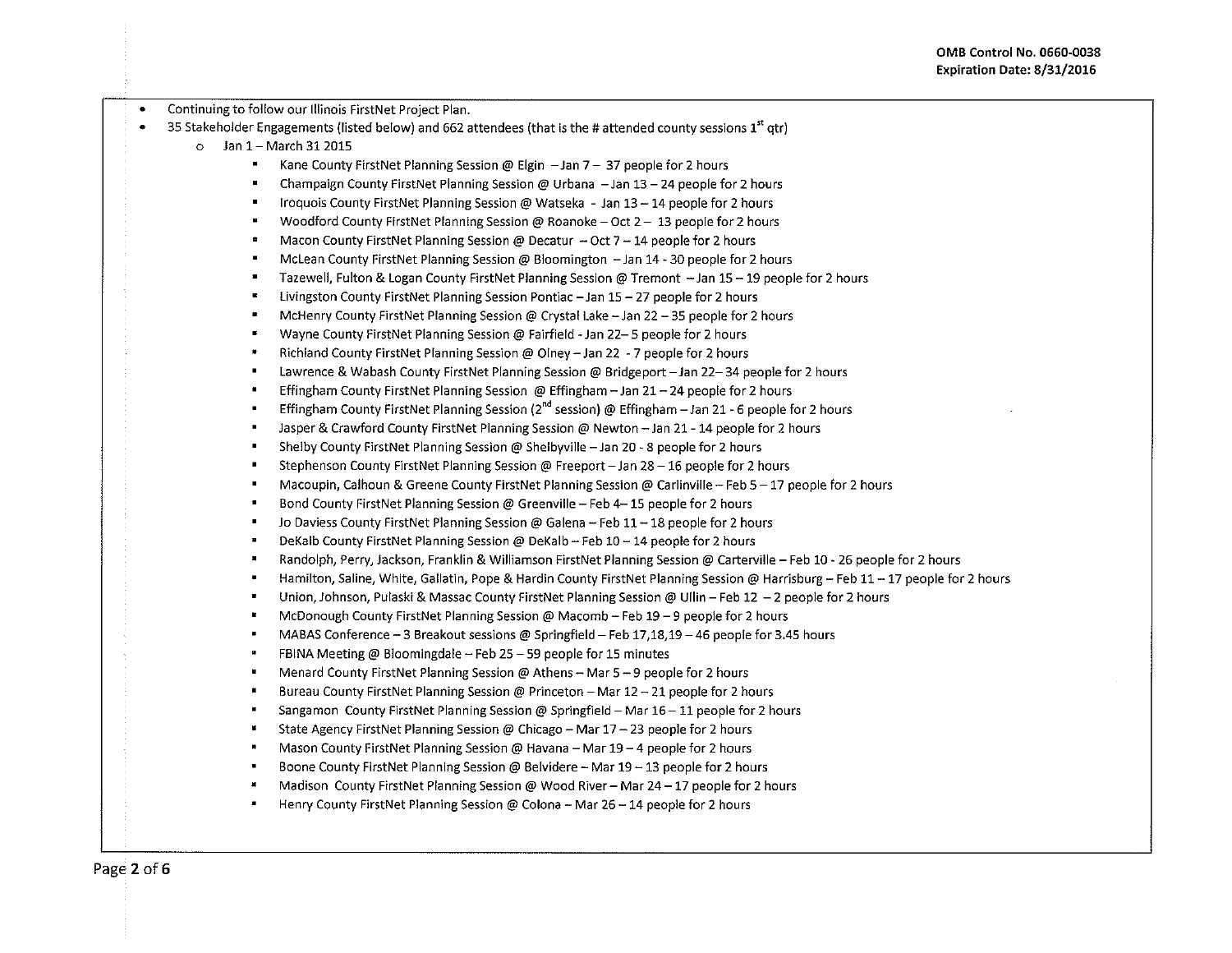#### • Leadership Meetings

- o Jan 1- Mar 312015
	- SAA in Jan, Feb, Mar
	- Broadband Deployment Council leadership in Mar
	- Weekly Core Team Project Calls

### • Auxiliary Meetings

- o Listen in on FIRSTNET Board Meetings
- o FIRSTNET Programmatic Update Sessions
	- Monthly (3)
	- Quarterly (1)
- o Coordinated and conducted a Meeting with FirstNet Leadership {Kennedy, Reed, Buchannan) and the Region V States in Chicago with 35 People
- Governance Meetings
	- o Illinois Terrorism Task Force Public Safety Broadband Task Force Monthly Meetings ~(Feb, Mar)
	- o Statewide lnteroperability Executive Committee (SIEC) Monthly Meetings {Jan, Feb, Mar)
	- o Broadband Deployment Council Quarterly Meetings- Jan

#### Other Activities:

• NTR

### Challenges:

• NTR

11b. If the project team anticipates requesting any changes to the approved Baseline Report in the next quarter, describe those below. Note that any substantive changes to the Baseline Report must be approved by the Department of Commerce before implementation.

• There will be budget modifications submitted this quarter.

llc. Provide any other information that would be useful to NTIA as it assesses this project's progress.

- Illinois FIRSTNET Website is operational
- Initial Consultation Package is completed and Submitted
- Initial Consultation Meeting is set up
- Mailing Quarterly Illinois First Net Newsletter for stakeholders
- Weekly discussions and Monthly Meetings
- Outreach Plan is being executed

11. Describe any success stories or best practices you have identified. Please be as specific as possible.

- Engaging with the Electric and Telephone Cooperatives continues.
- Engaging with IL Universities and Carriers about public/private Partnerships
- The project and grants team are meeting every week.

Page 3 of 6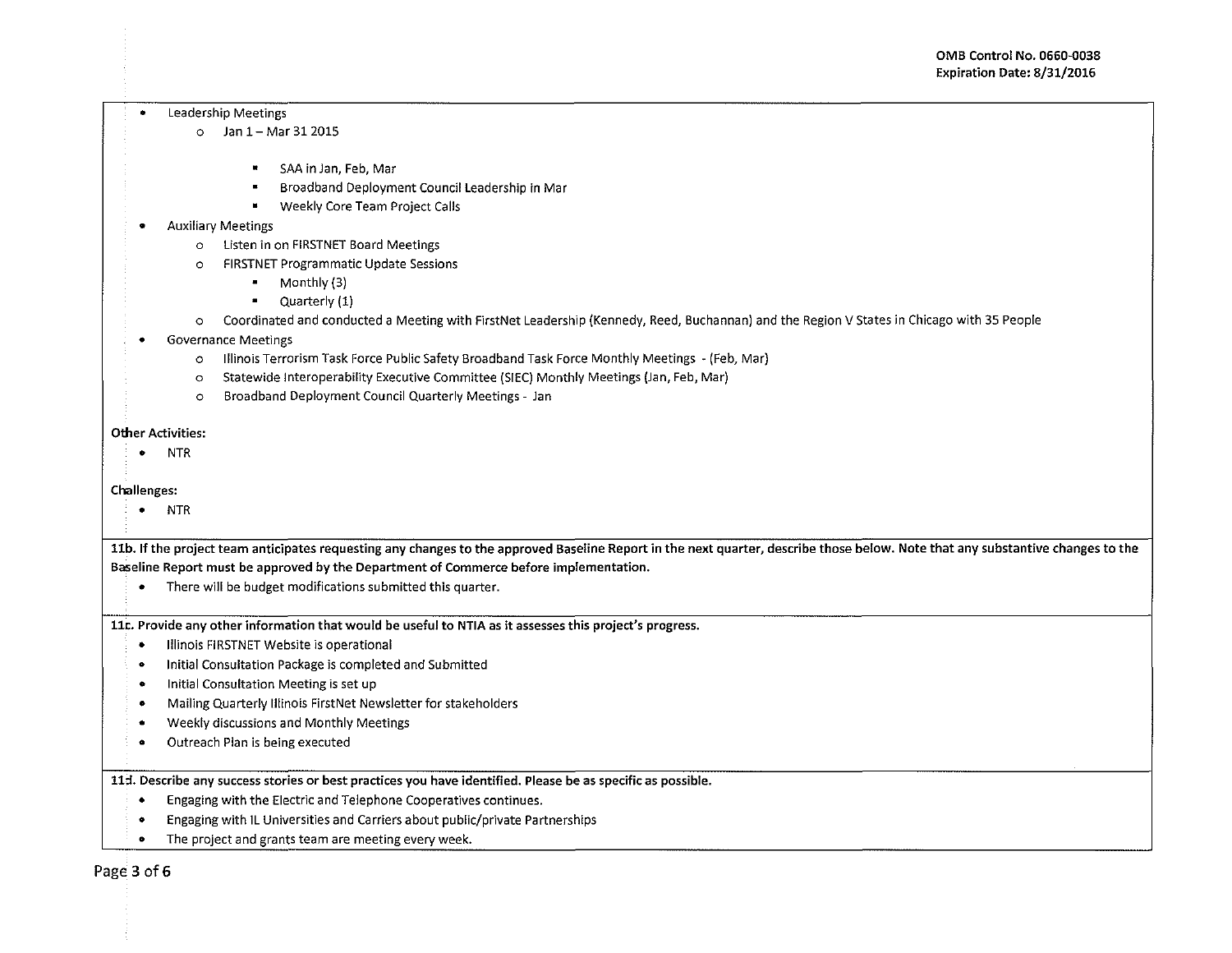# • Leadership support.

## 12. Personnel

12a. If the project is not fully staffed, describe how any Jack of staffing may impact the project's time line and when the project will be fully staffed.

# 12b. Staffing Table

|                                                                                                                                       |                                                                                                                                                                                                                                                                                                                     |               |       |         |                                                                               |               |               | Project(s) Assigned    |                        |                                                                                                                                                                                                                                                                      |
|---------------------------------------------------------------------------------------------------------------------------------------|---------------------------------------------------------------------------------------------------------------------------------------------------------------------------------------------------------------------------------------------------------------------------------------------------------------------|---------------|-------|---------|-------------------------------------------------------------------------------|---------------|---------------|------------------------|------------------------|----------------------------------------------------------------------------------------------------------------------------------------------------------------------------------------------------------------------------------------------------------------------|
| Job Title                                                                                                                             |                                                                                                                                                                                                                                                                                                                     |               | FTE % |         |                                                                               | Change        |               |                        |                        |                                                                                                                                                                                                                                                                      |
| Grant Program Manager-Bob Evans                                                                                                       |                                                                                                                                                                                                                                                                                                                     |               |       |         | Point of Contact for State Administrative Agency (IEMA) and liaison with NTIA |               |               |                        |                        | FTE% reduced to 75%                                                                                                                                                                                                                                                  |
|                                                                                                                                       |                                                                                                                                                                                                                                                                                                                     |               |       |         |                                                                               | on 1/1/15     |               |                        |                        |                                                                                                                                                                                                                                                                      |
|                                                                                                                                       |                                                                                                                                                                                                                                                                                                                     |               |       |         |                                                                               |               |               |                        |                        |                                                                                                                                                                                                                                                                      |
|                                                                                                                                       |                                                                                                                                                                                                                                                                                                                     |               |       |         |                                                                               |               |               |                        |                        |                                                                                                                                                                                                                                                                      |
|                                                                                                                                       |                                                                                                                                                                                                                                                                                                                     |               |       |         |                                                                               |               |               |                        |                        |                                                                                                                                                                                                                                                                      |
|                                                                                                                                       |                                                                                                                                                                                                                                                                                                                     |               |       |         |                                                                               |               |               |                        |                        |                                                                                                                                                                                                                                                                      |
|                                                                                                                                       |                                                                                                                                                                                                                                                                                                                     |               |       |         |                                                                               |               |               |                        |                        |                                                                                                                                                                                                                                                                      |
|                                                                                                                                       |                                                                                                                                                                                                                                                                                                                     |               |       |         |                                                                               |               |               |                        |                        |                                                                                                                                                                                                                                                                      |
|                                                                                                                                       |                                                                                                                                                                                                                                                                                                                     |               |       |         |                                                                               |               |               |                        |                        |                                                                                                                                                                                                                                                                      |
|                                                                                                                                       |                                                                                                                                                                                                                                                                                                                     |               |       |         |                                                                               |               |               |                        |                        |                                                                                                                                                                                                                                                                      |
|                                                                                                                                       |                                                                                                                                                                                                                                                                                                                     |               |       |         |                                                                               |               |               |                        |                        |                                                                                                                                                                                                                                                                      |
|                                                                                                                                       |                                                                                                                                                                                                                                                                                                                     |               |       |         |                                                                               |               |               |                        |                        |                                                                                                                                                                                                                                                                      |
|                                                                                                                                       | 13. Subcontracts (Vendors and/or Sub-recipients)                                                                                                                                                                                                                                                                    |               |       |         |                                                                               |               |               |                        |                        |                                                                                                                                                                                                                                                                      |
| 13a. Subcontracts Table - Include all subcontractors. The totals from this table must equal the "Subcontracts Total" in Question 14f. |                                                                                                                                                                                                                                                                                                                     |               |       |         |                                                                               |               |               |                        |                        |                                                                                                                                                                                                                                                                      |
| Name                                                                                                                                  | Subcontract Purpose                                                                                                                                                                                                                                                                                                 | Type          |       | RFP/RFQ | Contract                                                                      | Start         | End           | <b>Total Federal</b>   | <b>Total Matching</b>  | Project and % Assigned                                                                                                                                                                                                                                               |
|                                                                                                                                       |                                                                                                                                                                                                                                                                                                                     | (Vendor/Sub-  |       | Issued  | Executed                                                                      | Date          | Date          | <b>Funds Allocated</b> | <b>Funds Allocated</b> |                                                                                                                                                                                                                                                                      |
|                                                                                                                                       |                                                                                                                                                                                                                                                                                                                     | rec.)         |       | (Y/N)   | (Y/N)                                                                         |               |               |                        |                        |                                                                                                                                                                                                                                                                      |
| Illinois Law<br>Enforcement<br>Alarm System<br>(ILEAS)                                                                                | 80% of SWIC (Joe<br>Galvin) time dedicated<br>to SLIGP, Technical<br>System Architect (Bill<br>Springer), Outreach<br>Liaison<br>Coordinator(Gary<br>Cochran), Fiscal Grant<br>and Travel<br>Coordinator (Lori Bell),<br>personnel travel,<br>statewide and regional<br>conferences, meeting<br>expenses, printing, | Sub-recipient | Y     |         | Y                                                                             | 9/10/20<br>13 | 3/31/2<br>016 | \$822,513.76           | \$0.00                 | <b>Stakeholder Meetings</b><br>(80% of project)<br><b>Broadband Conferences</b><br>(100% of project)<br>Staff Hires (Full Time<br>Equivalent) (60% of<br>project)<br><b>Governance Meetings</b><br>(80% of project)<br>Education and<br>Outreach (80% of<br>project) |

Page 4 of 6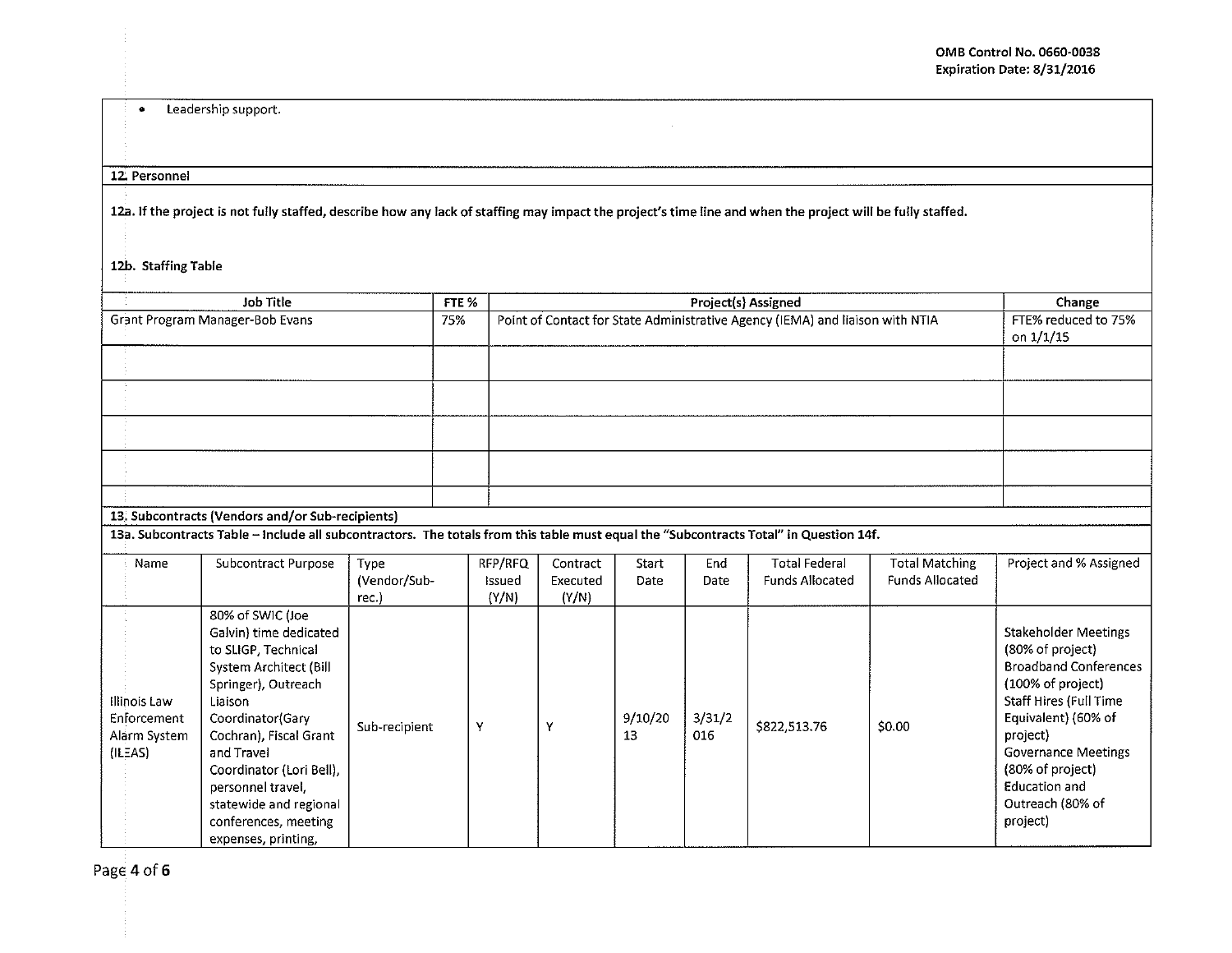|                                                                                                                                                                                                                                                                                                                                               | office supplies,<br>technology and<br>management/adminis<br>tration |                                                  |                                |                                               |                                      |                                                |                          |  |  |
|-----------------------------------------------------------------------------------------------------------------------------------------------------------------------------------------------------------------------------------------------------------------------------------------------------------------------------------------------|---------------------------------------------------------------------|--------------------------------------------------|--------------------------------|-----------------------------------------------|--------------------------------------|------------------------------------------------|--------------------------|--|--|
| 13b. Describe any challenges encountered with vendors and/or sub-recipients.<br>None to Report this quarter                                                                                                                                                                                                                                   |                                                                     |                                                  |                                |                                               |                                      |                                                |                          |  |  |
|                                                                                                                                                                                                                                                                                                                                               |                                                                     |                                                  |                                |                                               |                                      |                                                |                          |  |  |
| 14. Budget Worksheet                                                                                                                                                                                                                                                                                                                          |                                                                     |                                                  |                                |                                               |                                      |                                                |                          |  |  |
| Columns 2, 3 and 4 must match your current project budget for the entire award, which is the SF-424A on file.<br>Only list matching funds that the Department of Commerce has already approved.                                                                                                                                               |                                                                     |                                                  |                                |                                               |                                      |                                                |                          |  |  |
| Project Budget Element (1)                                                                                                                                                                                                                                                                                                                    |                                                                     | Federal Funds<br>Awarded (2)                     | Approved Matching<br>Funds (3) | <b>Total Budget</b><br>(4)                    | <b>Federal Funds</b><br>Expended (5) | <b>Approved Matching Funds</b><br>Expended (6) | Total Funds Expended (7) |  |  |
| a. Personnel Salaries                                                                                                                                                                                                                                                                                                                         |                                                                     | \$139,439.00                                     | SO.                            | \$139,439.00                                  | \$67,595.00                          | \$0                                            | \$67,595.00              |  |  |
| b. Personnel Fringe Benefits                                                                                                                                                                                                                                                                                                                  |                                                                     | \$115,465.00                                     | 50 <sub>2</sub>                | \$115,465.00                                  | \$56,766.02                          | \$0                                            | \$56,766.02              |  |  |
| c. Travel                                                                                                                                                                                                                                                                                                                                     |                                                                     | \$7,826.00                                       | \$375,000.00                   | \$382,826.00                                  | \$4,601.33                           | \$46,643.00                                    | \$51,244.33              |  |  |
| d. Equipment                                                                                                                                                                                                                                                                                                                                  |                                                                     | \$0                                              | \$0                            | \$0                                           | \$0                                  | \$0                                            | SO.                      |  |  |
| e. Materials/Supplies                                                                                                                                                                                                                                                                                                                         |                                                                     | \$0                                              | \$12,000.00                    | \$12,000.00                                   | \$0                                  | \$0                                            | 50 <sub>o</sub>          |  |  |
| f. Subcontracts Total                                                                                                                                                                                                                                                                                                                         |                                                                     | \$3,804,673.00                                   | 50                             | \$3,804,673.00                                | \$375,363.49                         | \$0                                            | \$375,363.49             |  |  |
| g. Other                                                                                                                                                                                                                                                                                                                                      |                                                                     | \$0                                              | \$557,204.00                   | \$557,204.00                                  | S <sub>0</sub>                       | \$191,045.00                                   | \$191,045.00             |  |  |
| h. indirect Costs                                                                                                                                                                                                                                                                                                                             |                                                                     |                                                  | \$72,647.00                    | \$72,647.00                                   | 50                                   | \$22,197.67                                    | \$22,197.67              |  |  |
| i. Total Costs                                                                                                                                                                                                                                                                                                                                |                                                                     | \$4,067,403.00                                   | \$1,016,851.00                 | \$5,084,254.00                                | \$504,325.84                         | \$259,885.67                                   | \$764,211.51             |  |  |
| i. % of Total                                                                                                                                                                                                                                                                                                                                 |                                                                     |                                                  |                                |                                               | 66%                                  | 34%                                            | 100%                     |  |  |
| 15 <sup>2</sup> Certification: I certify to the best of my knowledge and belief that this report is correct and complete for performance of activities for the purpose(s) set forth in the award<br>documents.<br>16a. Typed or printed name and title of Authorized Certifying Official<br>16c. Telephone (area code, number, and extension) |                                                                     |                                                  |                                |                                               |                                      |                                                |                          |  |  |
| Robert Evans, Grant Program Manager                                                                                                                                                                                                                                                                                                           |                                                                     |                                                  |                                | 217-782-2700                                  |                                      |                                                |                          |  |  |
|                                                                                                                                                                                                                                                                                                                                               |                                                                     |                                                  |                                |                                               | 16d. Email Address                   |                                                |                          |  |  |
|                                                                                                                                                                                                                                                                                                                                               |                                                                     |                                                  |                                | Bob.P.Evans@illinois.gov                      |                                      |                                                |                          |  |  |
|                                                                                                                                                                                                                                                                                                                                               |                                                                     | 165. Signature of Authorized Cortifying Official |                                | 16e. Date Report Submitted (month, day, year) |                                      |                                                |                          |  |  |

Page 5 of 6